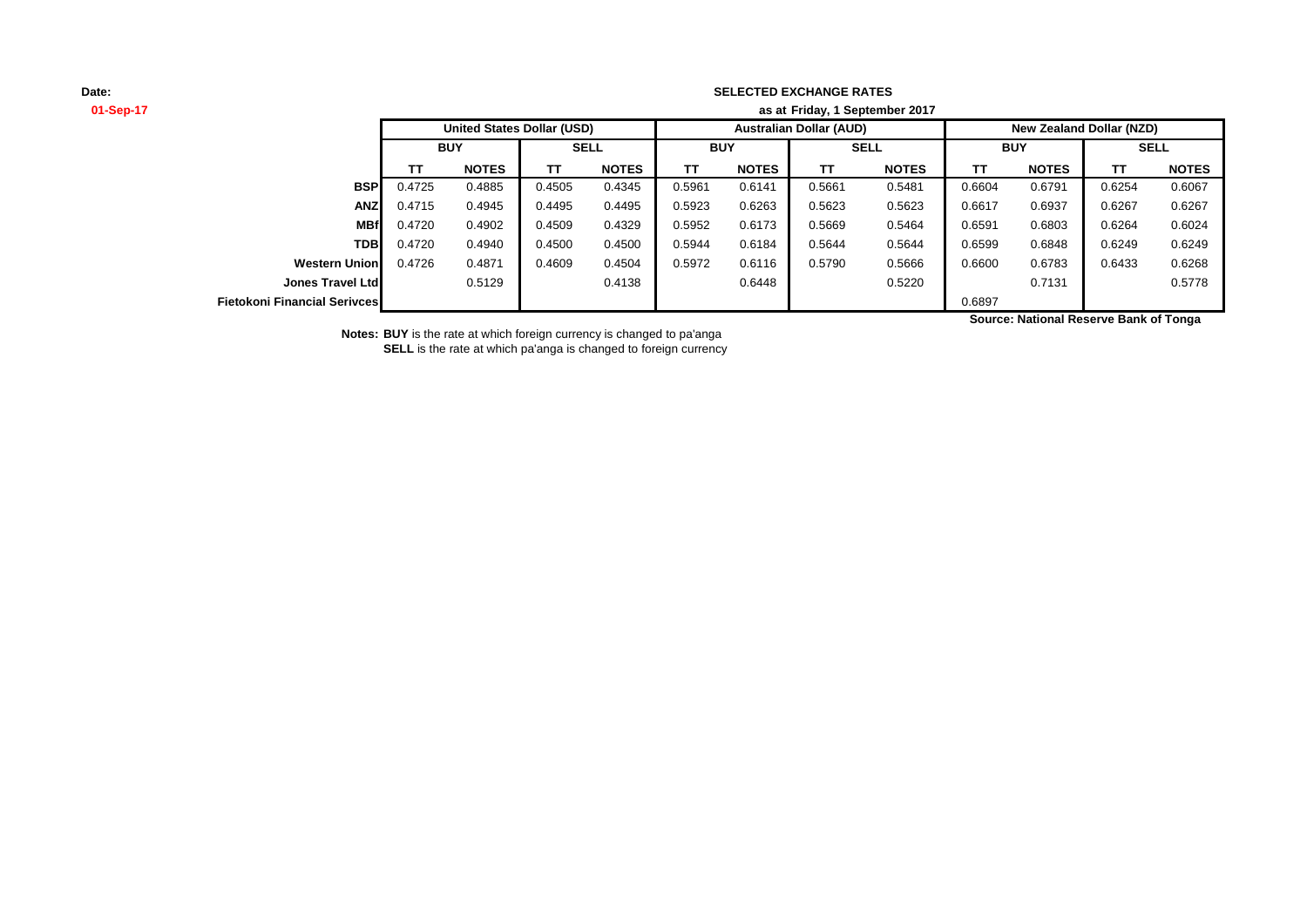#### **SELECTED EXCHANGE RATES**

**08-Sep-17 as at TT NOTES TT NOTES TT NOTES TT NOTES TT NOTES TT NOTES BSP** 0.4744 0.4904 0.4524 0.4364 0.5919 0.6099 0.5619 0.5439 0.6593 0.6780 0.6243 0.6056 **ANZ** 0.4734 0.4964 0.4514 0.4514 0.5876 0.6216 0.5576 0.5576 0.6594 0.6914 0.6244 0.6244 **MBf** 0.4739 0.4926 0.4528 0.4348 0.5909 0.6135 0.5627 0.5405 0.6580 0.6803 0.6254 0.6024 **TDB** 0.4739 0.4959 0.4519 0.4519 0.5898 0.6138 0.5598 0.5598 0.6573 0.6822 0.6223 0.6223 **Western Union** 0.4745 0.4891 0.4617 0.4523 0.5910 0.6072 0.5727 0.5625 0.6600 0.6771 0.6395 0.6258 **Jones Travel Ltd** 0.5149 0.4156 0.6404 0.5180 0.7119 0.5768 **Fietokoni Financial Serivces** 0.6897 **SELL United States Dollar (USD) Australian Dollar (AUD) New Zealand Dollar (NZD) BUY SELL BUY SELL BUY Friday, 8 September 2017**

**Source: National Reserve Bank of Tonga**

**Notes: BUY** is the rate at which foreign currency is changed to pa'anga

**SELL** is the rate at which pa'anga is changed to foreign currency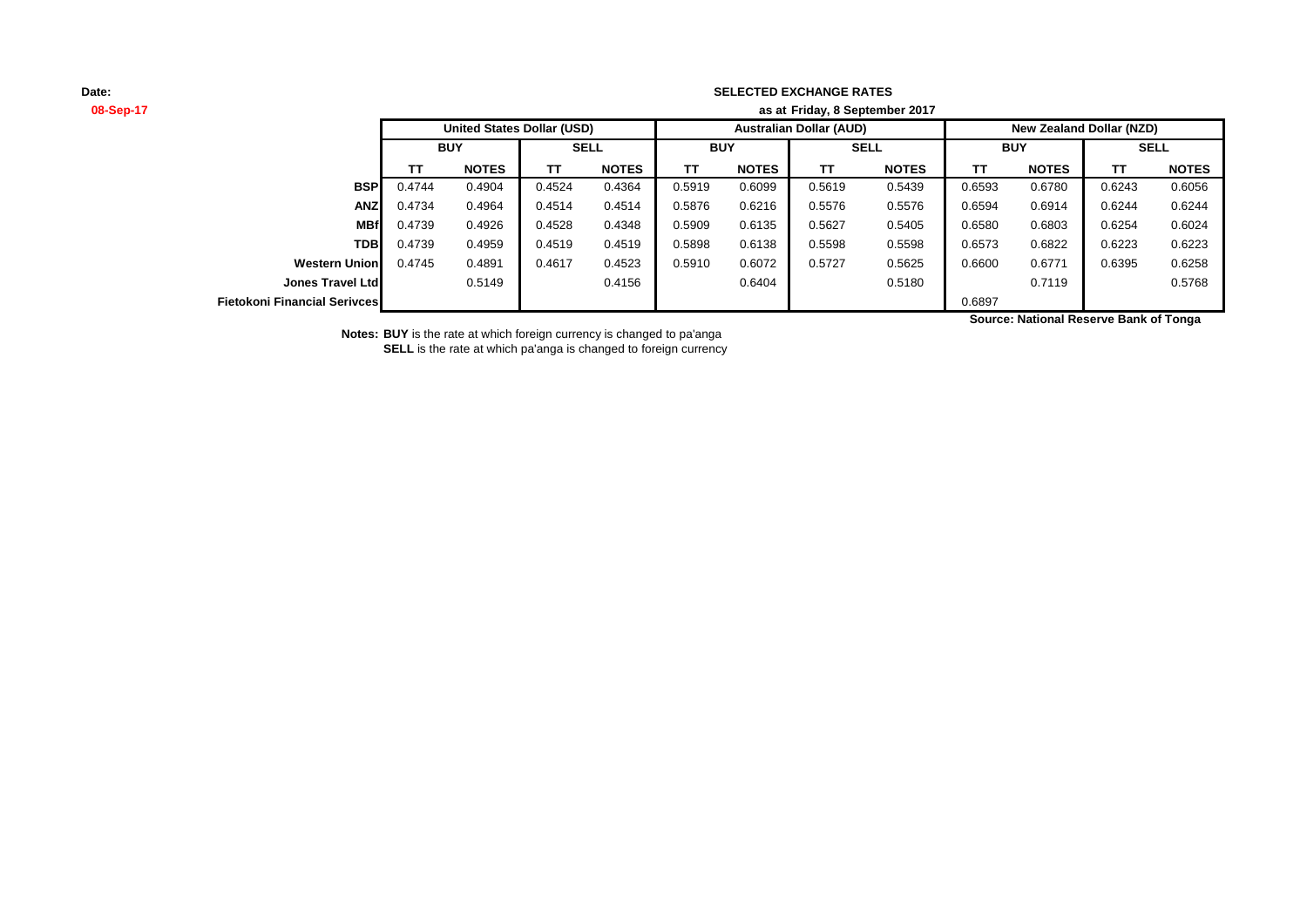# **15-Sep-17 as at TT NOTES TT NOTES TT NOTES TT NOTES TT NOTES TT NOTES BSP** 0.4737 0.4897 0.4517 0.4357 0.5945 0.6125 0.5645 0.5465 0.6591 0.6778 0.6241 0.6054 **ANZ** 0.4727 0.4957 0.4507 0.4507 0.5911 0.6251 0.5611 0.5611 0.6601 0.6921 0.6251 0.6251 **MBf** 0.4732 0.4926 0.4521 0.4329 0.5935 0.6173 0.5653 0.5435 0.6578 0.6803 0.6252 0.6024 **TDB** 0.4732 0.4952 0.4512 0.4512 0.5930 0.6170 0.5630 0.5630 0.6580 0.6829 0.6230 0.6230 **Fexco/Western Union Tonga Ltd** 0.4730 0.4884 0.4622 0.4516 0.5945 0.6099 0.5771 0.5650 0.6580 0.6769 0.6424 0.6256 **Rowena Financial Services** 0.5000 0.4902 0.4608 0.4348 0.5952 0.6135 0.5780 0.5464 0.6803 0.6757 0.6410 0.6061 **T&T Money Transfer** 0.4927 0.4547 0.6289 0.6155 0.5740 0.5740 0.6622 0.6808 0.6300 0.6300 **Jones Travel Ltd** 0.5142 0.4150 0.6431 0.5205 0.7117 0.5766 **MoneyGram BSP** 0.4792 0.4483 0.6045 0.5628 0.6692 0.6197 **KlickEx Trading Ltd** 0.4627 0.5795 0.6416 **Frank Money Transfer** 8 **Contract Contract Contract Contract Contract Contract Contract Contract Contract Contract Contract Contract Contract Contract Contract Contract Contract Contract Contract Contract Contract Contrac Fietokoni Financial Serivces** 0.6897 **Tonga Ma'ae Tonga Group Limited** 0.6897 **Manatu 'Ofa Limited** 0.6849 **Digicel Mobile Money 0.6741** 0.6741 0.6741 0.6741 **Tonga Post Ltd** 0.4560 **SAV Money Transfer** 0.6250 **SELL United States Dollar (USD) Australian Dollar (AUD) New Zealand Dollar (NZD) BUY SELL BUY SELL BUY Friday, 15 September 2017**

**SELECTED EXCHANGE RATES**

**Source: National Reserve Bank of Tonga**

**Notes: BUY** is the rate at which foreign currency is changed to pa'anga **SELL** is the rate at which pa'anga is changed to foreign currency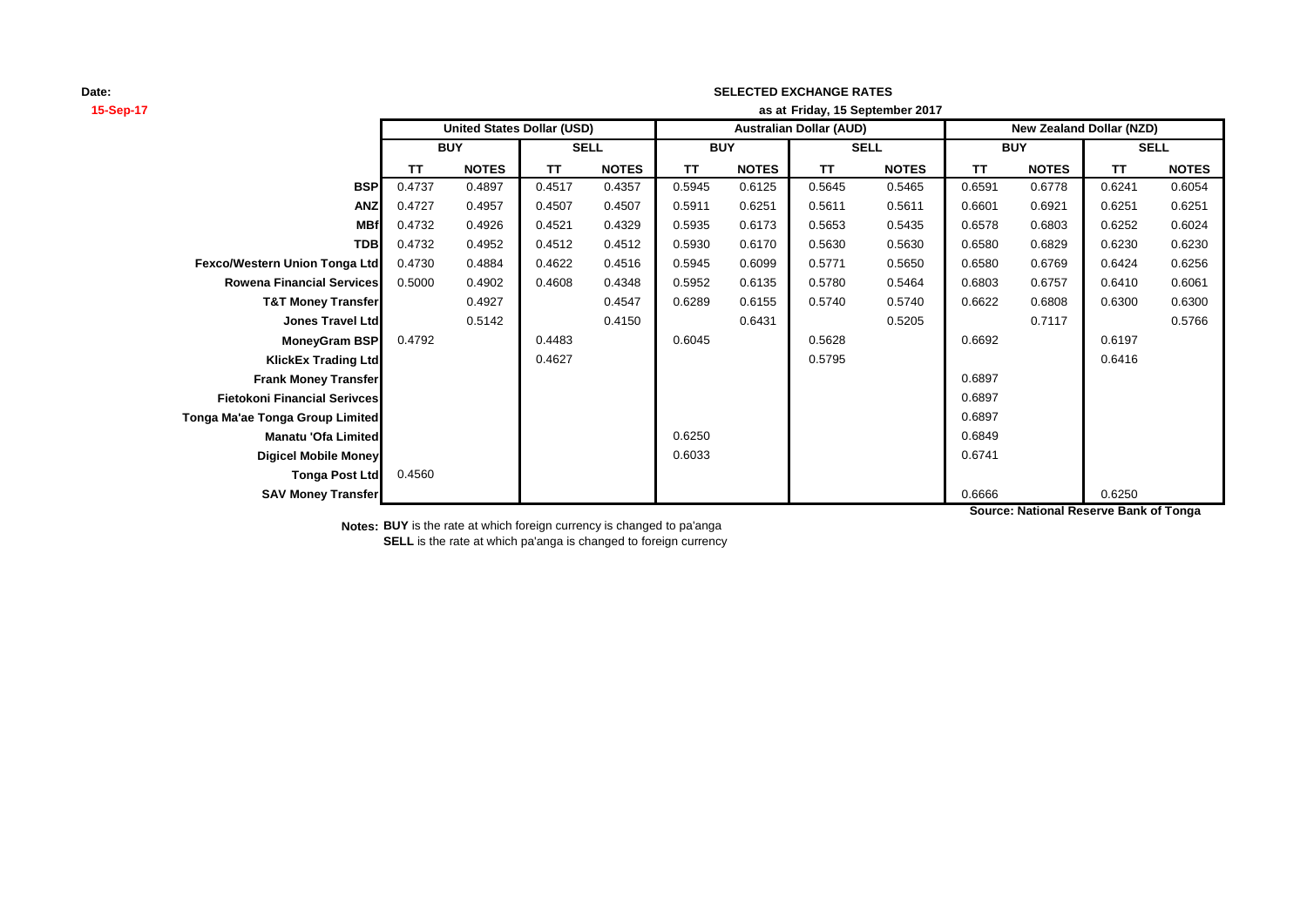# **22-Sep-17 as at TT NOTES TT NOTES TT NOTES TT NOTES TT NOTES TT NOTES BSP** 0.4748 0.4908 0.4528 0.4368 0.5997 0.6177 0.5697 0.5517 0.6520 0.6707 0.6170 0.5983 **ANZ** 0.4738 0.4968 0.4518 0.4518 0.5967 0.6307 0.5667 0.5667 0.6537 0.6857 0.6187 0.6187 **MBf** 0.4743 0.4926 0.4532 0.4348 0.5988 0.6211 0.5704 0.5495 0.6507 0.6757 0.6181 0.5952 **TDB** 0.4743 0.4963 0.4523 0.4523 0.5988 0.6228 0.5688 0.5688 0.6516 0.6765 0.6166 0.6166 **Fexco Tonga Ltd** 0.4735 0.4895 0.4634 0.4527 0.5985 0.6154 0.5828 0.5701 0.6520 0.6694 0.6338 0.6186 **Western Union Tonga Ltd 1.6352 0.6352 1.6352 1.6352 1.6352 1.6352 1.6352 1.6352 1.6352 1.6352 1.6352 1.6352 1.6352 Rowena Financial Services** 0.4739 0.4902 0.4608 0.4367 0.5988 0.6173 0.5814 0.5525 0.6757 0.6711 0.6329 0.5988 **T&T Money Transfer 0.4938 0.4558 0.6289 0.6207 0.5750 0.6711 0.6737 0.6300 0.6300 Jones Travel Ltd** 0.5153 0.4160 0.6486 0.5254 0.7042 0.5698 **MoneyGram - BSP** 0.4809 0.4499 0.6344 0.5687 0.6639 0.6148 **Ave Pa'anga Pau - TDB** 0.6368 **KlickEx Trading Ltd 1.6345 1.6345 1.6345 1.6345 1.6345 1.6345 1.6345 1.6345 1.6345 1.6345 1.6345 Frank Money Transfer** 8 (1996) **1999 12:30 12:30 12:30 12:30 12:30 12:30 12:30 12:30 12:30 12:30 12:30 12:30 12:30 12:30 12:30 12:30 12:30 12:30 12:30 12:30 12:30 12:30 12:30 12:30 12:30 12:30 12:30 12:30 12:30 12:30 12:3 Fietokoni Financial Serivces** 0.6897 **Tonga Ma'ae Tonga Group Limited** 0.6897 **Manatu 'Ofa Limited** 0.6249 **Digicel Mobile Money** 0.6648 **Tonga Post Ltd** 0.4591 **SAV Money Transfer** 0.6250 **SELL United States Dollar (USD) Australian Dollar (AUD) New Zealand Dollar (NZD) BUY SELL BUY SELL BUY Friday, 22 September 2017**

**SELECTED EXCHANGE RATES**

**Source: National Reserve Bank of Tonga**

**Notes: BUY** is the rate at which foreign currency is changed to pa'anga **SELL** is the rate at which pa'anga is changed to foreign currency